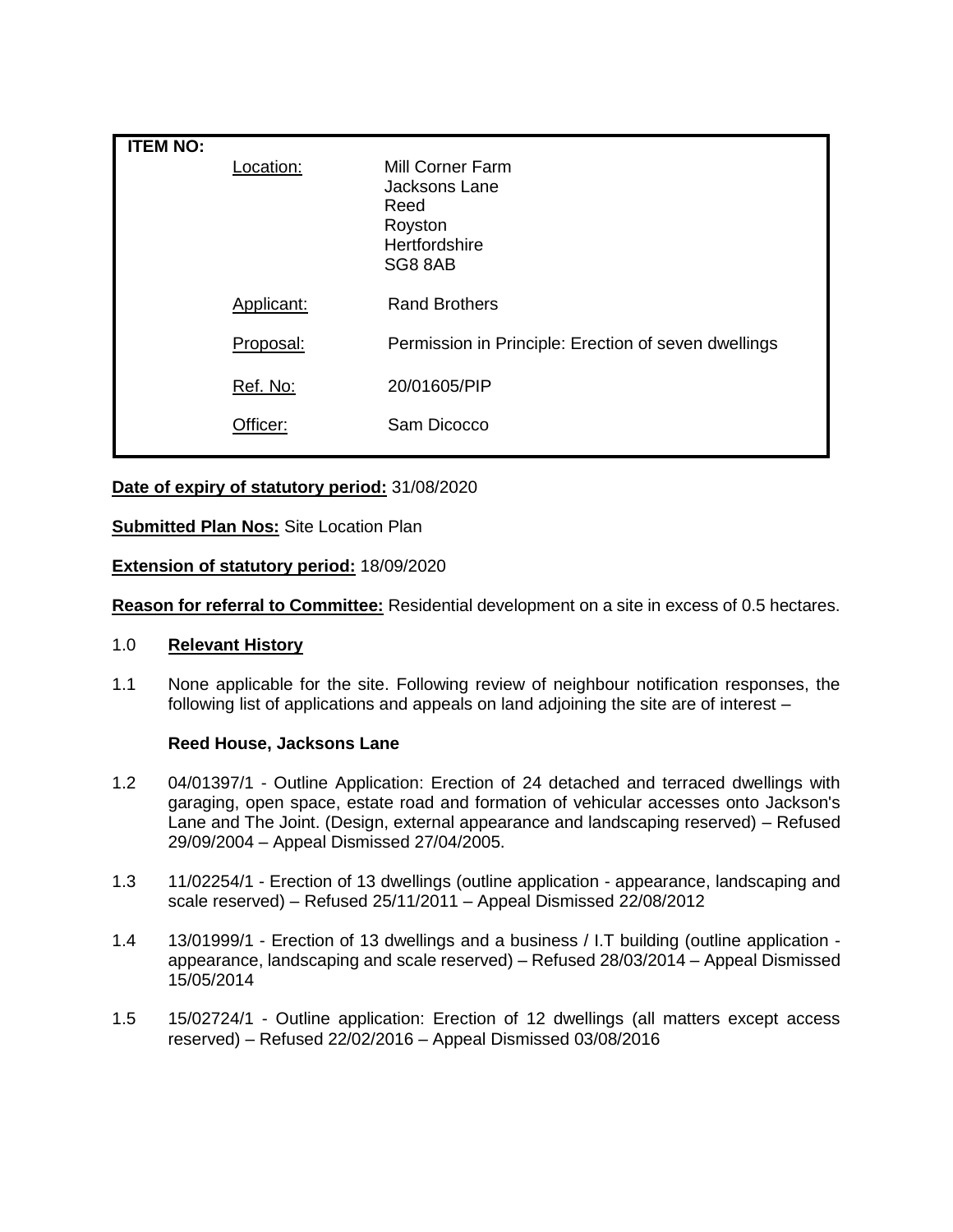1.6 The proposed development will be considered on its own merits. That being said, the proximity of these previously refused schemes on a nearby development site makes it material in respect to the principle of residential development. A continuous trend in the appeals is the issue of reliance on private motorised vehicles, contrary to the principle of actively managing patterns of growth to make the fullest use of public transport, walking and cycling and reducing greenhouse gas emissions.

# 2.0 **Policies**

# 2.1 **North Hertfordshire Local Plan No.2 with Alterations**

- LP6 Rural Areas Beyond the Green Belt
- LP26 Housing Proposals
- LP29 Rural Housing Needs
- LP29A Affordable Housing for Urban Local Need
- LP55 Car Parking Standards
- LP57 Residential Guidelines and Standards

# 2.2 **National Planning Policy Framework**

- SECN5 Delivering sufficient supply of homes
- SECN9 Promoting sustainable transport
- SECN11 Making effective use of land
- SECN12 Achieving well-designed place

SECN16 - Conserve + enhance historic environment

# 2.3 **Supplementary Planning Documents**

Design Supplementary Planning Document

Vehicle Parking at New Developments Supplementary Planning Document

# 2.4 **North Hertfordshire Draft Local Plan 2011-2031**

XCGB1 - Rural Areas Beyond the Green Belt

XCBG2 - Exception Sites in Rural Areas

XD1 - Sustainable Design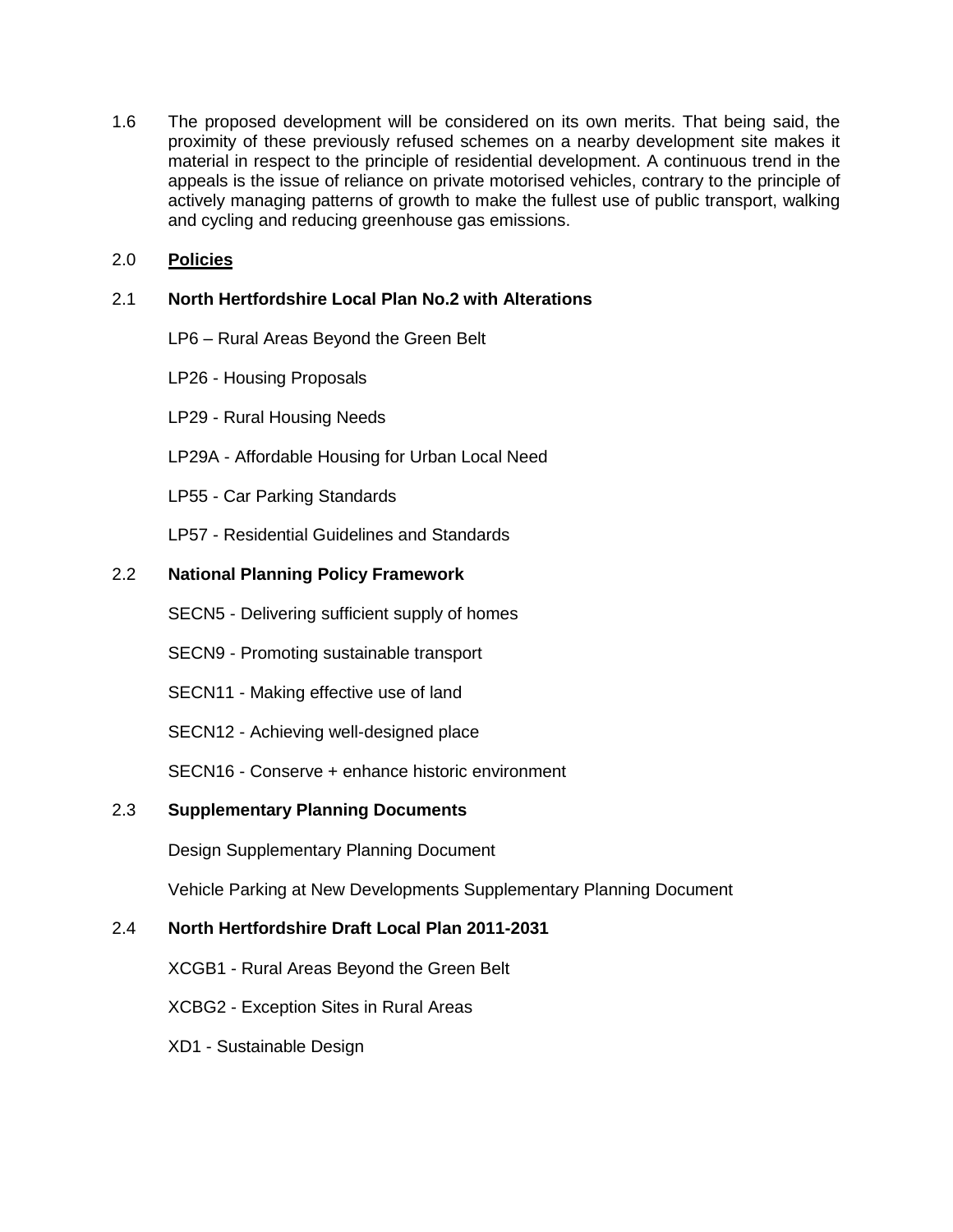- XD3 Protecting Living Conditions
- XD4 Air Quality
- XHE1 Designated Heritage Assets
- XHS1 Local Housing Allocations
- XHS3 Housing Mix
- XHS5 Accessible and Adaptable Housing
- XNE1 Landscape
- XNE8 Sustainable Drainage System
- XNE12 Renewable and Low Carbon Energy Dev
- XSP1 Sustainable Development in NH
- XSP2 Settlement Hierarchy
- XSP5 Countryside and Green Belt
- XSP6 Sustainable Transport
- XSP8 Housing
- XSP9 Design and Sustainability
- XSP13 Historic Environment
- XT1 Assessment of Transport Matters
- XT2 Parking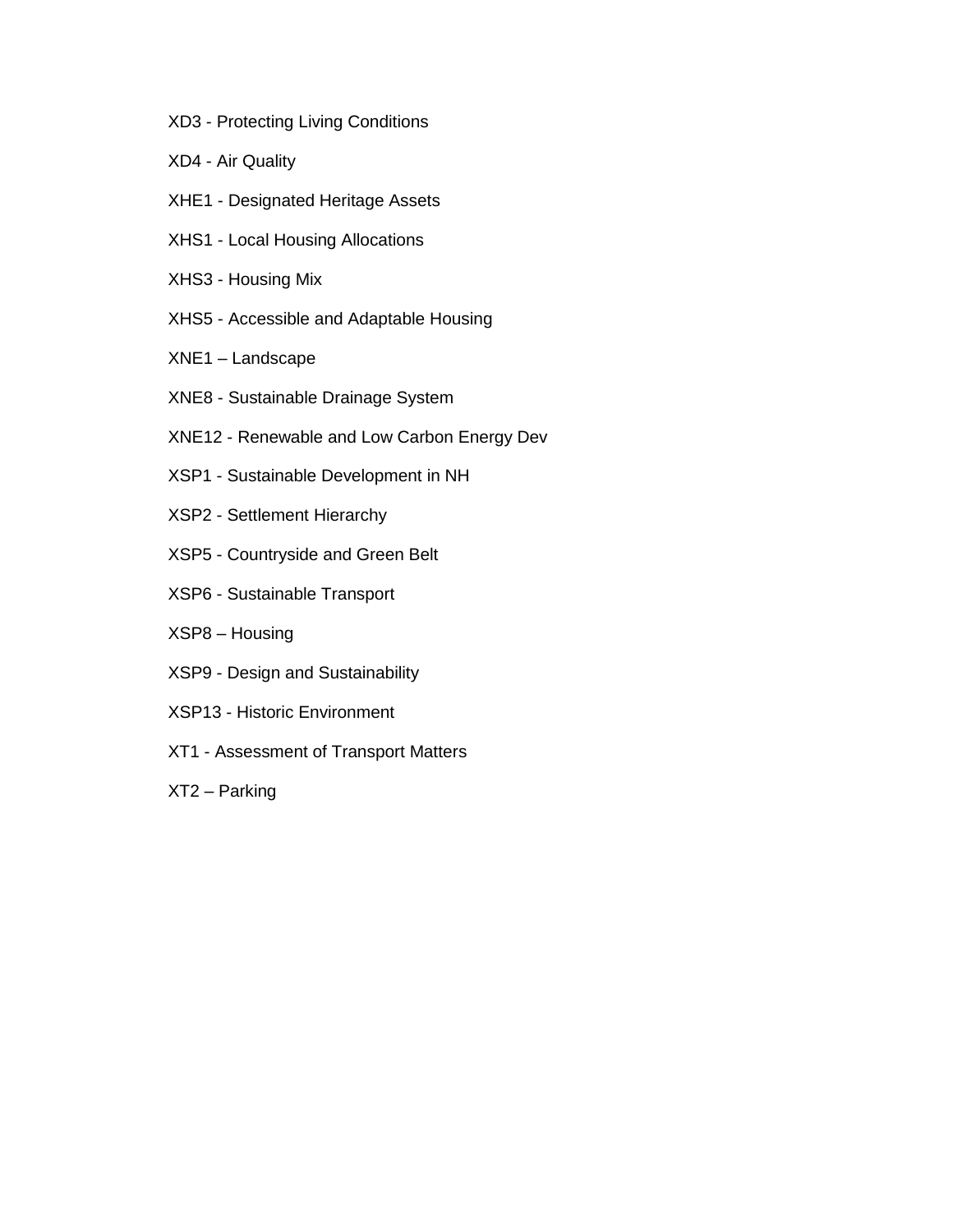### 3.0 **Representations**

3.1 **Site Notices: 05/08/2020 Expiry: 28/08/2020 Press Notice: N/A Expiry: N/A**

#### **Consultee responses**

Reed Parish Council – Objection

*"a) Housing Development on this site would cause significant harm to the Reed Conservation Area and the environment in Reed.*

*b) Development on the site would seriously harm heritage in Reed and have adverse effect on the wider landscape, contrary to the NPPF and Local Planning policies, including Hertfordshire District Local Plan No. 2 saved Policy 6.*

*c) The location of the application n site conflicts with Policy SP2 in the NHDC Emergent Local Plan, in being outside the Reed Settlement Boundary.*

*d) The site is not one of the two sites in Reed allocated for housing development in the Emergent Local Plan. Furthermore, consistency in the planning process requires refusal for most of the same reasons which determined 4 refused applications (supported by 4 appeal decisions) for an adjacent site on Jacksons Lane, at Reed House.*

*e) Given the limited amenities and the existing strain on infrastructure in Reed (with notice already received by the PC of pending further infill development within the Reed settlement boundary) this development is not a sustainable addition to the village.*

*f) The application meets the refusal criterion for prematurity in the NPPF because consent would prejudice the outcome of the plan making process (NPPF 49a).*

*g) Granting this PIP would be a precedent for development on other fields outside the settlement boundary to the north of Reed, with the adverse effect of irreversibly c hanging the distinctive shape and character of the village. This latter is an essential heritage value which conservation status and Reed s designation as a category A village in the settlement hierarchy and the NPPF (170b 192b) should all protect.*

*h) The application is hostile in the sense used in North Herts. Examination Documents to the Inspector of January and August 2020, which submit proposals for a solution to the District s 5 year Housing Supply problem para 31 ED178 Jan. Aug. 2020 The present application opportunistically seeks to exploit a delay in the completion of examination of the Local Plan resulting from the Covid Emergency. Granting it licences unplanned and unsustainable development that undermines the integrity of the Plan led system. para 30 ED178 This is the case because the application proposes indiscriminate, inappropriate, development in this location and will lead cumulatively, to applications on fields like it in Reed initially those to the east of the proposed site. It makes a minimal difference to overall housing supply in the District and confers no benefit which outweighs harm caused in Reed. As such it should be refused and, if necessary, resisted on appeal.*

*i) The proposed access opposite the school would be unsafe.*

*j) It is in conflict with the National Planning Policy Framework on sustainability grounds, because it would increase private car use in Reed, as well as overburdening existing, inadequate infrastructure."*

Local Highways Authority – No objection subject to conditions.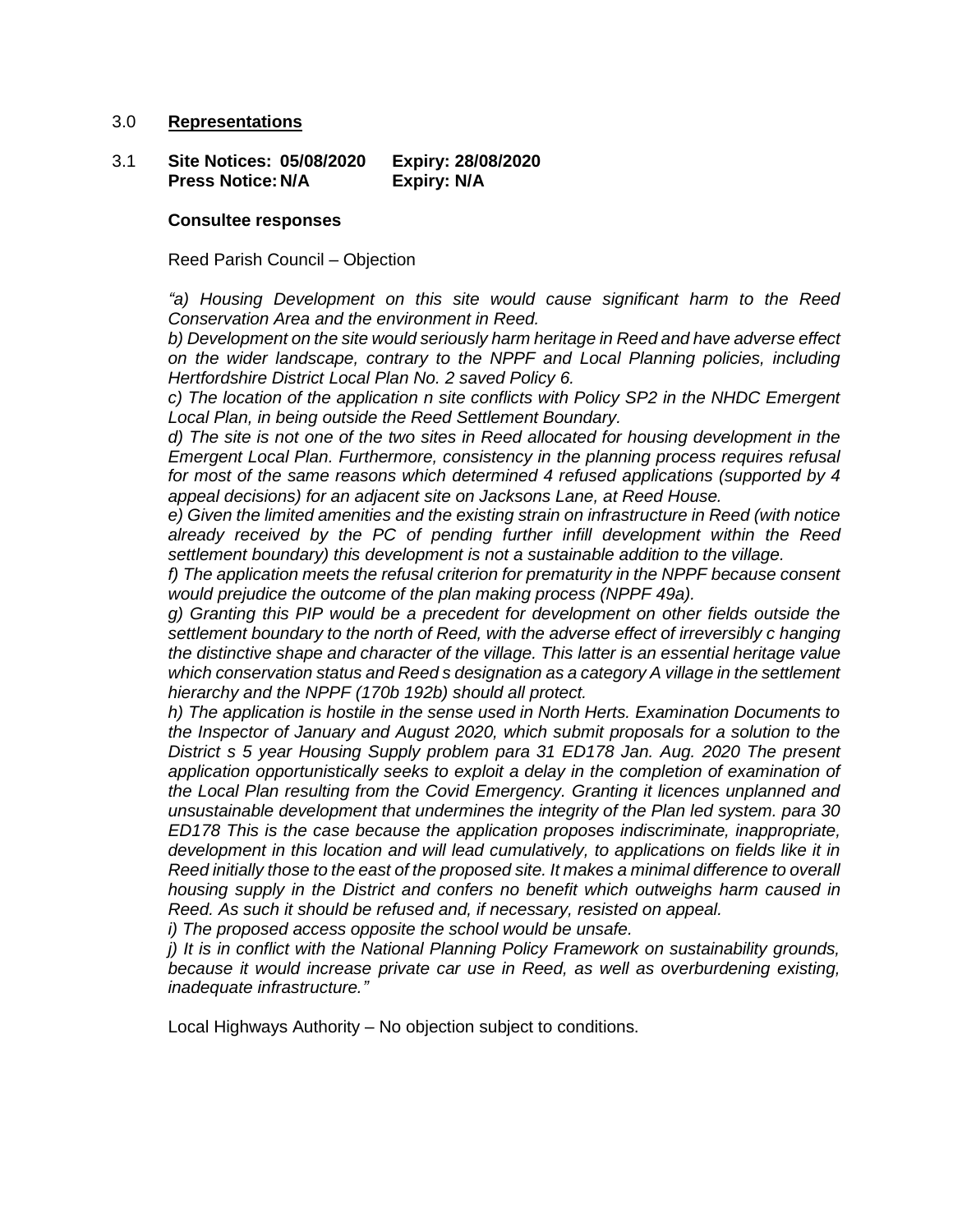## **Public representations**

44 neighbour responses have been received. 43 of the responses are generally in objection to the proposed development. Key points raised follow:

Harm to the Reed Conservation Area and the environment in Reed

Harm to the wider landscape

The location of the application site is outside the Reed Settlement Boundary

Consistency in the planning process with a history of refused applications and dismissed appeals in the area

The development is not a sustainable addition to the village

"prejudice the outcome of the plan-making process" (NPPF 49a)

Setting of a precedent

Opportunistic timing in respect to un-expected delays to the ELP and summer holidays The proposed access opposite the school would be unsafe and promote additional traffic on a narrow lane

Reliance on private car use

Overburdening existing, inadequate infrastructure

12 new houses have been built in very close proximity with struggling sales rate so there is little demand for these houses from the local population

Affinity Water need to provide a reliable water pressure to this end of the village

There is land already identified in the Local Plan for development in Reed on Blacksmith Lane

The flood risk for the site itself does not consider the increased risk of flooding on Jacksons Lane caused by the removal of the meadow

Loss of privacy

This proposal within this application comes at significant cost to the environment, local infrastructure, culture and heritage of the village, the small minor, short term benefits put forward by the application do not outweigh these detrimental effects and therefore this stage 1 PIP should be refused

One letter of support has been received as a result of public notification. The support letter states there is a clear need for dwellings in the area quoting the existing five-year housing land supply position of the Council. The letter continues to state that the application site is suitable for development, bring opposite the school and near the village bus stop.

A representation was made by CPRE - Objection – Absence of 5 year housing land supply does supersede Local Plan policies  $-$  Substantial weight can be afforded to ELP  $-$ Prematurity – Site is not allocated – Not within the settlement boundary – Reliance on private motor vehicles not sustainable – Conservation Area is a matter of principle.

Councillor Gerald Morris wrote in support of the Parish Councils objection, requesting that the application be called into committee if the case officer was minded to recommend approval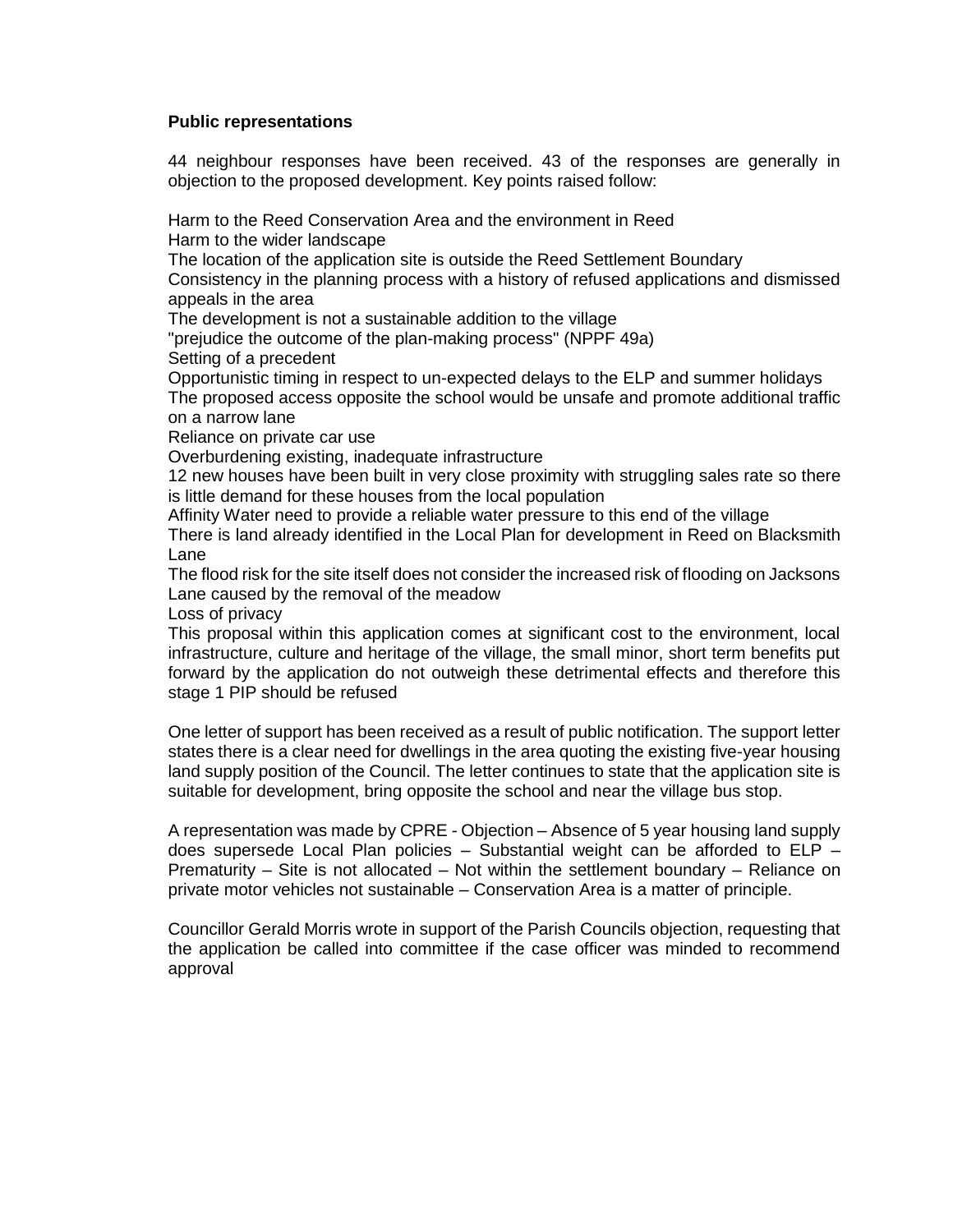# 4.0 **Planning Considerations**

## 4.1 **Site and Surroundings**

- 4.1.1 The site lies within the Rural Area beyond the Green Belt as designated by the Saved Local Plan 2007 (SLP). Furthermore, a section of the site fronting Jacksons Lane, between 18m and 25m deep, is designated as a Conservation Area within the SLP. These site designations are not proposed to be altered in the 2011-2031 Proposed Submission Local Plan (as amended) (ELP) currently under examination.
- 4.1.2 The plot is T shaped, with a narrow frontage onto Jacksons Lane widening at set points as it expands northwards. The plot is located between a detached dwelling to the west and Vine Cottage to the east, and its extent wraps around the gardens of these residential dwellings. The site has a depth of approximately 116m. The application form states the site area is 0.78 hectares.
- 4.1.3 The sites existing boundary treatment to Jacksons Lane is a verdant mix of hedging, shrubbery and trees. A mature tree exists to the rear of the boundary sited centrally within the width of the plots frontage onto Jacksons Lane. The boundary to the east alongside the original plot of Vine Cottage is green and mature, then being composed of low level open fencing to the extended garden area. The west boundary of the site approaches the side boundary of the detached dwelling to the west and new dwellings off Brickyard Lane. Approximately half of the north boundary of the site is delineated by a small hedgerow and some more mature trees, however, there is a section with no marked delineation between the site and land to the north approaching The Joint.
- 4.1.4 The sites surroundings are mixed. The site is between dwellings, and there is some residential character to the sites surroundings, Reed has an open and agricultural setting.

# 4.2 **Proposal**

4.2.1 The application seeks permission in principle for the erection of seven dwellings. It is incumbent on the LPA to specify the maximum and minimum number of dwellings which are, in principle, permitted, if minded to approve.

### 4.3 **Key Issues**

- 4.3.1 Planning Practice Guidance (PPG) explains that permission in principle is an alternative way of obtaining planning permission for housing led development as part of a two-stage procedure. Permission in principle, at the initial stage, is limited to the consideration of location, land use and the amount of development which, in the event of an approval, would leave the remaining matters to be considered in a technical details application.
- 4.3.2 Section 38(6) of the Planning and Compulsory Purchase Act 2004 states that applications for planning permission, and therefore appeals and permission in principle, must be determined in accordance with the development plan, unless material considerations indicate otherwise. The Framework comments that where a planning application conflicts with an up-to-date development plan, it should not usually be granted. Only if material considerations in a particular case indicate that the plan should not be followed should they be permitted.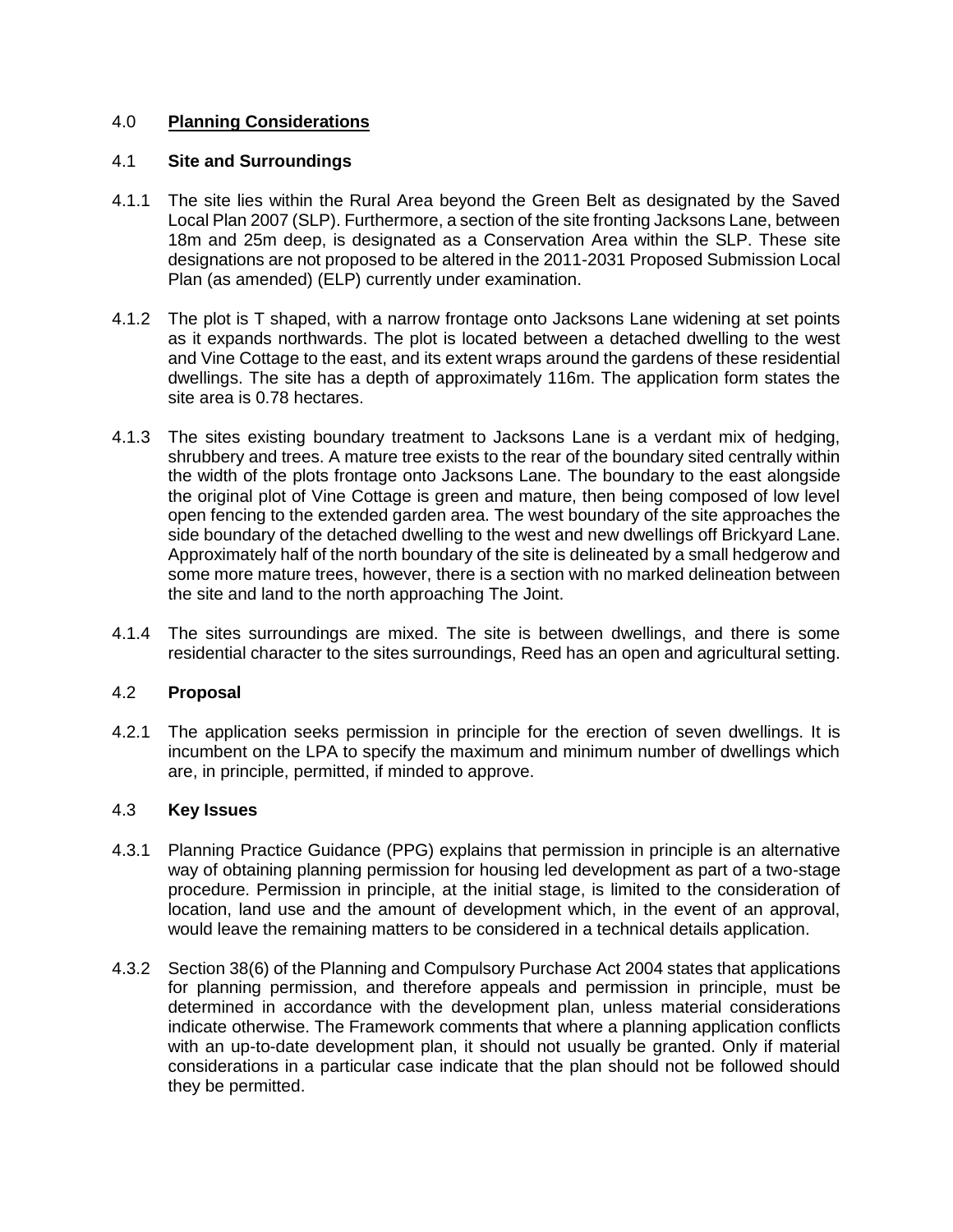- 4.3.3 The main issue for consideration in this recommendation is, therefore, whether the proposal, in respect to land use and amount of development, would be in a suitable location, having regard to local and national planning policies.
- 4.3.4 The site lies within the Rural Area beyond the Green Belt. Consequently, policy 6 of the SLP is applicable. Policy 6 of the Saved Local Plan (SLP) accords with the NPPF in its aim to recognise and protect the intrinsic value of the countryside, with specific but not exclusively respect of paragraph 170 (b), in its aim to promote this principle and paragraph 127 as it relates to design and the need to respect landscape setting. Consequently, whilst time expired, it is not considered to be out-of-date and significant weight is afforded to policy 6 in this regard.
- 4.3.5 Policy 26 of the SLP states that housing proposals will be permitted, among other criteria, beyond allocated sites and residential areas if the proposal is acceptable in that location within the environment and character of the existing area. Reading the SLP as a whole, Policy 26 should be interpreted in the context of Policy 6.
- 4.3.6 The proposed development would not be strictly necessary for the needs of agriculture, forestry or any proven need for local community services. No evidence has been provided that the development would meet an identified rural housing need in compliance with policy 29 or affordable housing need in line with policy 29(a). The development would not be a single dwelling on a small plot, and even if a single dwelling were considered under this application, it would have an adverse impact on the local environment (discussed later within this report). The proposal would not involve a change to the rural economy in line with policies 24 or 25. Consequently, the proposed permission in principle would be contrary to policy 6 of the SLP.
- 4.3.7 Whilst the site could be considered 'elsewhere' under the terms of policy 26 of the SLP, as discussed in greater detail below, the amount and land use proposed would not be acceptable in this location in my view, failing to conform with the environment and character of the area. As such, the principle of the residential development of the site would be contrary to policy 26.
- 4.3.8 As stated above, no evidence has been provided that the land use would be for a specific and proven local need. Furthermore, no evidence has or could be provided that any need evidenced could not be met in any other way, considering the allocation of land for housing in Reed within the Emerging Local Plan (ELP). Whilst other requirements of policy 29 could, in theory, be satisfied, the land use and amount of development would not be visually sympathetic to the existing character of the settlement to which it would relate in my judgement.
- 4.3.9 Policy 55 of the SLP for car parking standards is not pertinent at this stage of the permission in principle procedure.
- 4.3.10 Policy 57 aims to inform design in relation to the sites context, and guide development in respect layout, access, scale, and other detailed matters. Whilst some of these matters may not be considered relevant to this stage of the permission in principle route to planning permission, there are some aspects which I consider remain key in establishing the acceptability of the use and amount of development proposed in this location.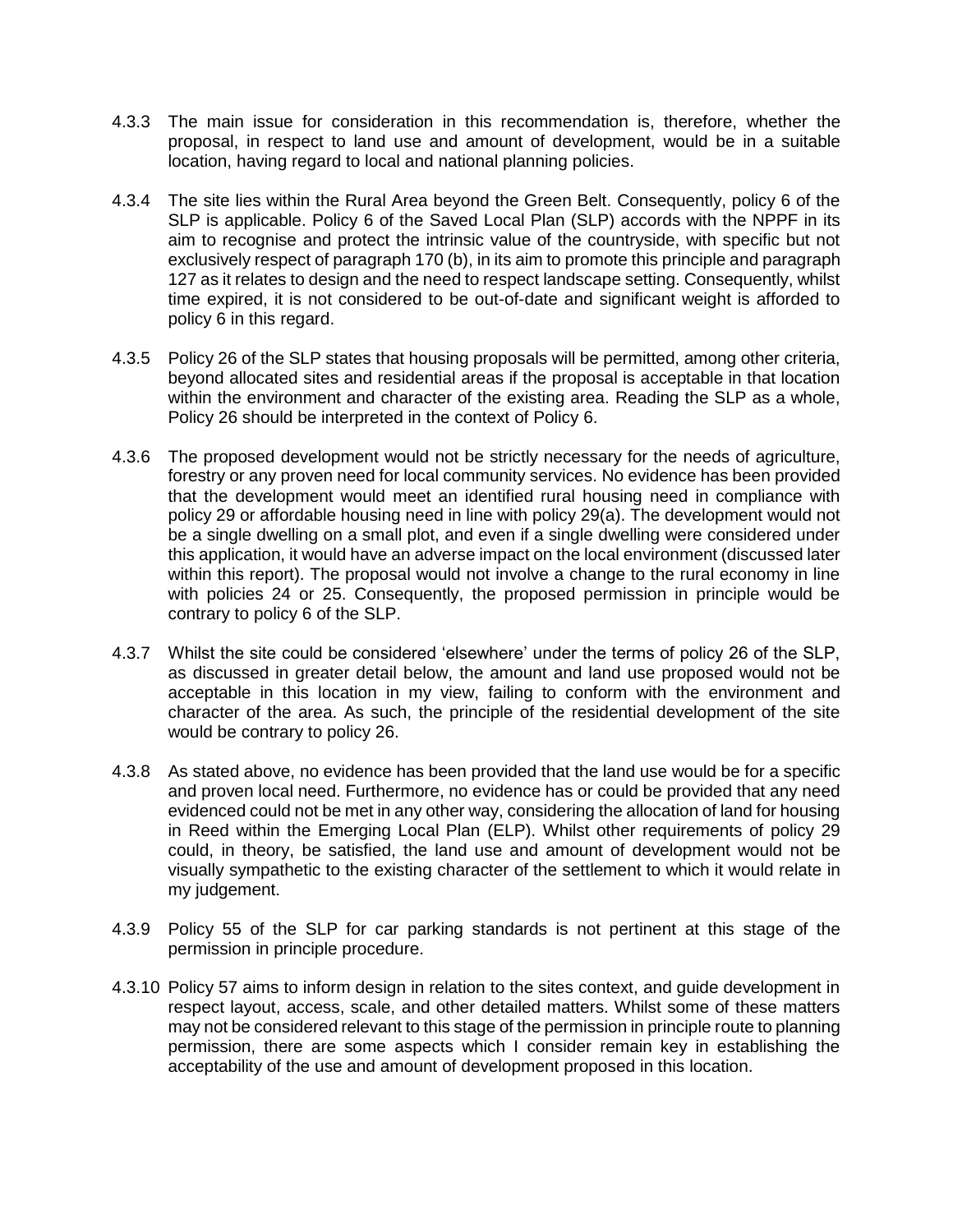These are the likely impact of any development of this use and amount on the established character of the site and sites surroundings, as well as the impact of the land use and amount of development on the Conservation Area.

- 4.3.11 Reed Conservation Area is set within a wider landscape of open farmland. The village is surrounded by farmland and an associated network of winding lanes and footpaths. Scattered farmsteads and wayside dwellings complete the rural setting of Reed Conservation Area. The Conservation Area can be characterised by extensive tracts of agricultural land with a low density of historic and modern buildings fronting country lanes. Reed Conservation Area is highly rural with a strong sense of openness and countryside setting.
- 4.3.12 Buildings are mostly scattered along various country lanes, often with an abundance of space in between properties. There is a slight increase in density of housing in the northern parts of the Conservation Area. Namely, along both sides of Jackson's Lane, Crow Lane and Brickyard Lane.
- 4.3.13 The area of central open agricultural land, surrounded by country lanes and historic cottages, farm buildings and moated sites, is a focal point for the Conservation Area. The narrow country lanes, enclosed by thick hedgerow and trees, provide green avenues which connect the modern housing, historic cottages and farmsteads to the church and country houses and are thus are a distinctive and integral part of the village. Additional surrounding farmland bounds the village and provides a countryside setting. The confined country lanes, tightly bounded by thick hedgerows and veteran tree coverage, creates a peaceful experience which positively contribute to the rural character of Reed Conservation Area.
- 4.3.14 The proposed land use and amount of development would necessitate an access point, vehicular and pedestrian, through and into Reed Conservation Area. Further to the access, built form will be required in the form of dwellings in an area otherwise agrarian in character. Whilst the amount of development could be subject to change at the behest of the LPA, the land use would fundamentally alter the character of the location from open, countryside and agrarian in character, for which no technical details could overcome.
- 4.3.15 The land use and amount of development proposed would incontrovertibly alter the existing contribution of the site to the significance of the Conservation Area. The access, land use and amount of development would disrupt to the contribution of Jacksons Lane as a confined country lane tightly bounded by thick hedgerows contributing to the rural character of Reed. The site currently breaks up built form along Jacksons Lane, identified as slightly higher in density than other lanes in the Conservation Area. The slightly higher density of Jacksons Lane does not diminish the contribution of the currently undeveloped site to the scattered development along country lanes which reveals the relatively well preserved historic medieval development of the settlement.
- 4.3.16 I consider that the land use and amount of development would be inconsistent with the aims of section 16 of the NPPF and policy HE1 of the ELP in respect aims to preserve or enhancing the significance of heritage assets.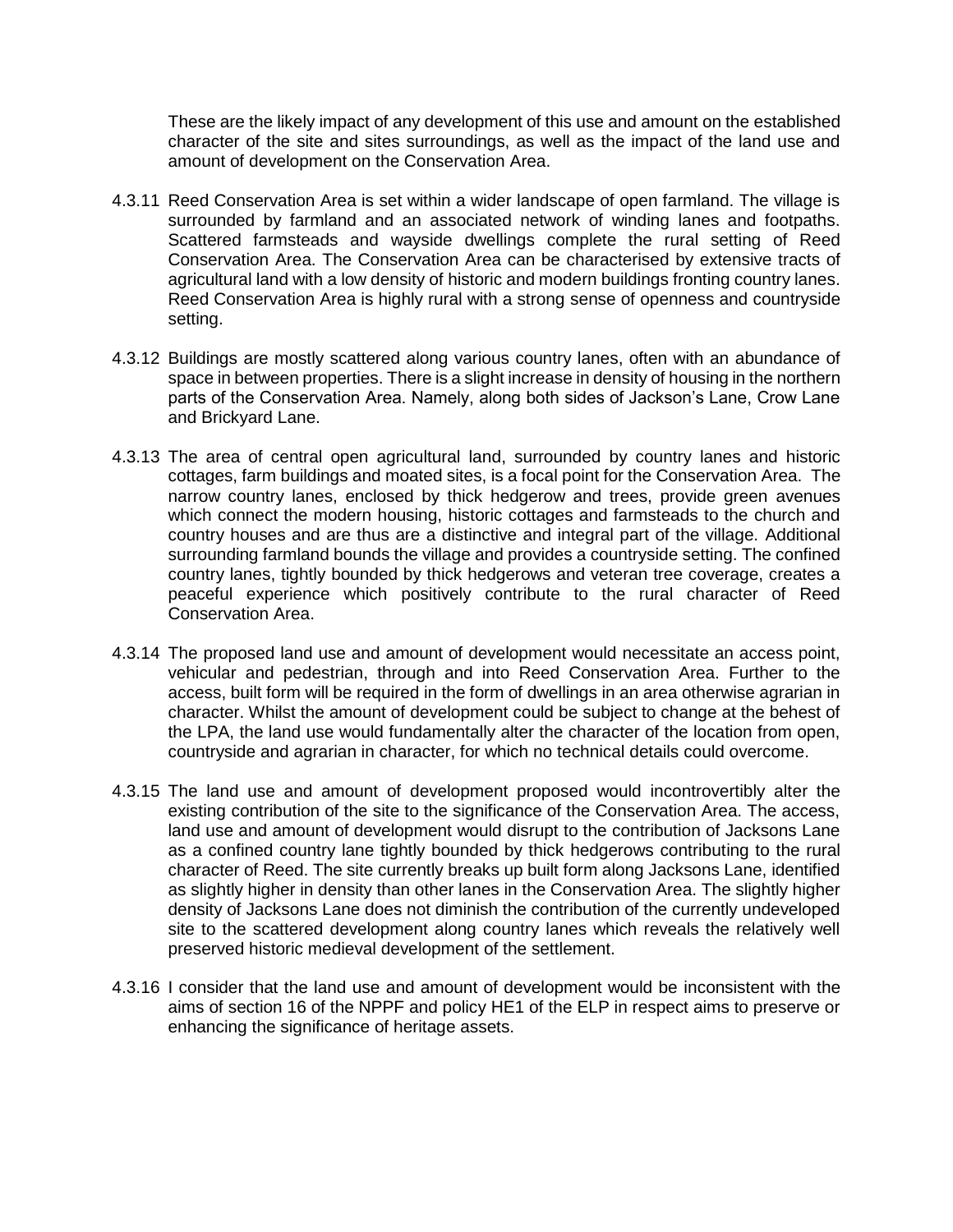The sites current open, agrarian, countryside character assists in enclosing Reed as a settlement, and breaks up the development along Jacksons Lane, contributing to the scattered development pattern of Reed and its rural character. The harm to the contribution of the site to the significance of the heritage asset, in this instance, would be at the higher end of less than substantial in my view. The development would, even with mitigation through design secured at technical details stage, be almost entirely lost, however, the existing contribution itself is just under the threshold for what could be considered substantially harmful through loss.

- 4.3.17 In line with the above discussion, the proposed change of land use and amount of development would not respect the character and environment of the surrounding area, contrary to elements of policy 6 and 26 discussed earlier in this report, as well as policy 57 of the SLP.
- 4.3.18 The aim of policy 6 and policy 26 is to direct development towards settlements with greater facilities and services. These aims aligned to section 9 of the NPPF in leading the planning system to actively manage patterns of growth.
- 4.3.19 The location is not appropriate for the use in terms of promoting sustainable modes of transport. The previous appeal decisions on the adjacent site support this conclusion. I have no reason to come to an alternative conclusion in respect the reliance of occupiers of the proposed development on the private vehicular transport. There has not been any significant change in respect to availability of alternative transport modes within Reed since the 2016 appeal decision on the adjoining site.
- 4.3.20 Accordingly, the proposal would give rise to significant reliance on private transport, contrary to the aims of section 9 of the NPPF. This conflict with policy would cause significant harm in respect failure to fulfil the environmental role expressed within the NPPF.
- 4.3.21 The Local Highways Authority originally objected to the proposed development on the basis of insufficient information to satisfy that access can be provided onto Jacksons Lane in a safe manner. Subsequently, the LHA submitted no objection subject to conditions, on the basis that the information they required would constitute a technical detail. It is noted that conditions cannot be applied to permission in principle, but the details within could be added to any decision notice to inform subsequent technical detail applications in the event of approval.
- 4.3.22 Paragraph 48 of the NPPF advises that an emerging plan can be afforded weight according to:

a) the stage of preparation of the emerging plan (the more advanced its preparation, the greater the weight that may be given);

b) the extent to which there are unresolved objections to relevant policies (the less significant the unresolved objections, the greater the weight that may be given); and c) the degree of consistency of the relevant policies in the emerging plan to this Framework (the closer the policies in the emerging plan to the policies in the Framework, the greater the weight that may be given)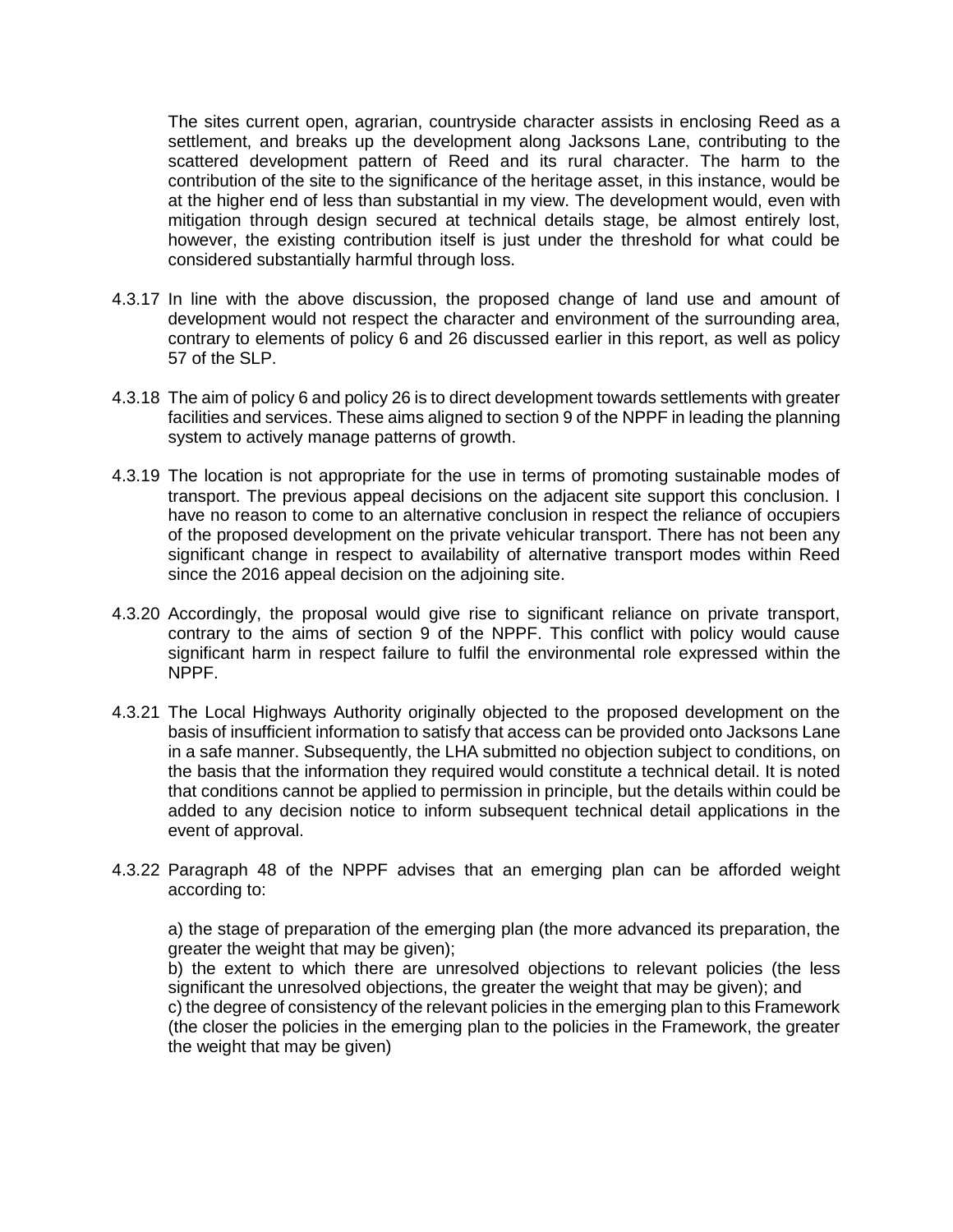- 4.3.23 The plan is well advanced and is at Examination, albeit completion of this process is reliant on the holding of further hearings following the issuing of detailed letters by the Inspector in the summer of 2019 (these hearings are due to take place in late September through October). These hearings have little bearing on relevant policies SP1, SP6, SP9, SP12, SP13, D1, D3, NE1, HE1 and CGB1 of the ELP, and as such, any outstanding objections are considered resolved. The hearings do have regard to the objective assessment of housing need and housing requirement, the supply of land for housing and the site selection process, among other things. As a result, it is not considered that outstanding objections to site allocations can be considered resolved. This limits the weight applicable to policies SP2, SP5, SP8, HS1 and, specific to Reed, RD1. Given the policies recent drafting, and modifications following hearing sessions, they are considered consistent with the policies in the framework.
- 4.3.24 It is noted that Reed is identified for some limited development in the ELP (as a category A settlement) within the newly proposed settlement boundary. This does not alter the view that Reed is not a settlement which boasts any services other than a first school. In any case, the site remains outside the village boundary as described in the ELP. Not all category A settlements are equal in terms of service provision. The category A settlement Ashwell for example has a school, surgery, dentist, pubs and various small shops. The harm occasioned to national and local policy objectives must be evaluated on a case by case basis for any category of settlement identified in the ELP.
- 4.3.25 The identification of a settlement in the ELP does not endow it with services not previously present. Category A settlements were selected principally because they retain a school as a minimum and it was considered sensible to direct some, tightly defined, development to these places on the assumption that it would be better to do this in planning terms than to have development in settlements with no social infrastructure whatsoever. In accepting modest development in Reed and other category A settlements, it is accepted and clear that there will be harm in terms of sustainability but that this harm will be offset to a greater of lesser degree by the presence of some social infrastructure, alongside the potential, in this case, for RD1 to provide mitigation against potential harm resultant from the sustainability of the location.
- 4.3.26 The categorisation of Reed as an A settlement does not lend support the proposed development in sustainability terms for the reasons given above. The policies relied upon to support the allocation of land for development in Reed are subject to unresolved objections subject to further hearings, and as such, the weight afforded to these policies is limited. Furthermore, the site in question is not within the settlement of Reed, thereby would conflict with the ELP in respect CGB1.
- 4.3.27 The Authority accepts that it cannot currently demonstrate a 5-year supply of housing land. Consequently, policies for the provision of housing are definitionally out-of-date having regard for footnote 7 which accompanies this paragraph of the NPPF. Notwithstanding the fact that several of the policies within the SLP remain considered in-date (whilst time expired) and thereby carry full weight, the 'basket' of relevant development plan policies most important in determining this housing application are considered out-of-date.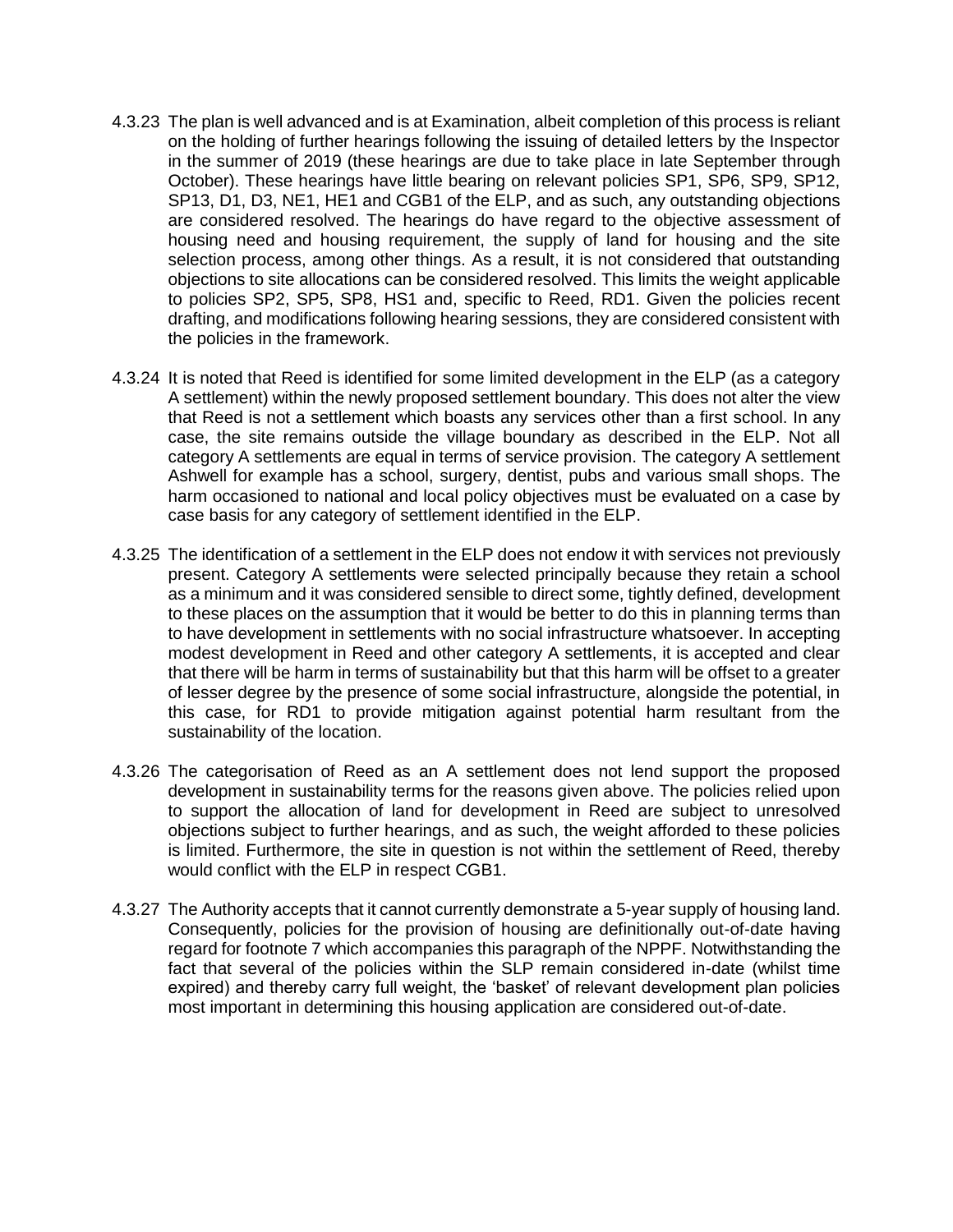- 4.3.28 Footnote 6 accompanying paragraph 11(d)(i) makes it clear that designated heritage assets are 'areas or assets of particular importance' and that the relevant policies of the framework should be applied to development proposals where appropriate. In applying these policies, the protection of these areas must present a clear reason for refusal in order for paragraph 11(d)(i) to apply. The following assesses the non-tilted planning balance of harm to the heritage asset (identified above) against public benefits to see whether the engaged paragraph 11(d)(i), in application, would disapply limb (ii) and the tilted balance.
- 4.3.29 For ease, the harm identified earlier is considered at the higher end of less than substantial. The harm identified from the land use and amount of development in this location is loss or substantial damage to the rural, medieval, piecemeal, linear character of Reed Conservation Area and loss of agrarian setting and enclosure of the historic settlement.
- 4.3.30 The public benefits of the proposed development would be the social benefit of the provision of housing and the associated economic benefits of this delivery. Even on a neutral balance, regard must be had for the Councils five-year land supply in assigning weight to the public benefit of market housing. No affordable housing would be provided given the limited amount of development likely to be achieved on the site. The weight afforded to the provision of general market housing, in the context of the scale of potential delivery against need in the District and the progress of the ELP aiming to rectify the housing supply issue, is considered moderate. It does not outweigh the great weight to be afforded to the conservation of heritage assets, which are, at their basis, irreplaceable.
- 4.3.31 Given the clear reason for refusal resultant from the application of policies aimed to protect assets of particular importance, in this case designated heritage assets, limb (i) of paragraph 11(d) is satisfied. Consequently, the development should be refused, and other harm tested against benefits on a neutral balance.
- 4.3.32 Further harm must be added, as identified above, to the character of the landscape and area, as well as harm through reliance on private motorised transport and car-based development. The harm to the landscape character would be contrary to paragraph 170 (b) of the NPPF, policies 6 and 26 of the SLP and policies CGB1 and NE1 of the ELP. The inappropriate pattern of growth would lead to unsustainable modes of transport contrary to paragraph 103 of the NPPF, policies 6 and 26 of the SLP, and policies HS1, T1, SP1, SP2, SP6 and SP8 of the ELP.

### 4.4 **Conclusion**

4.4.1 By reason of the land use, location and amount of development, the proposed development would cause less than substantial harm to the contribution of the site to the significance of Reed Conservation Area. The public social benefits of market housing delivery and associated economic benefits does not outweigh the great weight afforded to the less than substantial harm to the heritage asset. Consequently, while the 'basket' of most relevant policies in determining the application are considered out-of-date, limb (i) of paragraph 11(d) of the NPPF is applied, and the development should be refused.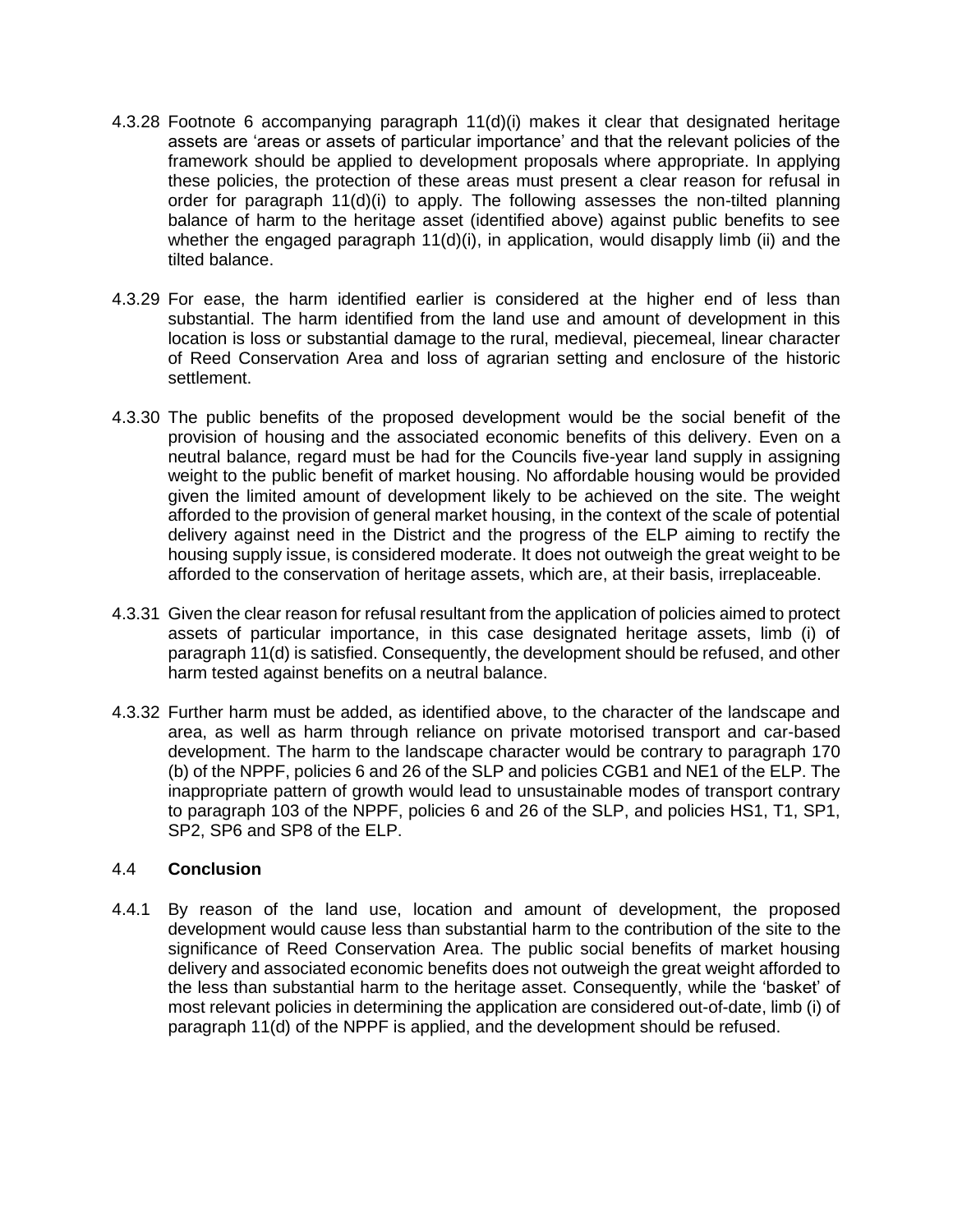- 4.4.2 Further harm has been identified in respect to the impact of the land use, amount of development and location on the character of the landscape and the impact of the change of character on the character of the area, and reliance on private motorised vehicles for transportation running contrary to the environmental role expressed in the NPPF.
- 4.4.3 The proposed planning in principle should thereby be refused as it would be contrary to applicable policies in the development framework, and no other material considerations would indicate that a decision should be made to the contrary.

# 4.5 **Alternative Options**

4.5.1 None applicable

## 4.6 **Pre-Commencement Conditions**

4.6.1 None applicable.

## 5.0 **Legal Implications**

5.1 In making decisions on applications submitted under the Town and Country Planning legislation, the Council is required to have regard to the provisions of the development plan and to any other material considerations. The decision must be in accordance with the plan unless the material considerations indicate otherwise. Where the decision is to refuse or restrictive conditions are attached, the applicant has a right of appeal against the decision.

### 6.0 **Recommendation**

- 6.1 That permission in principle be **REFUSED** for the following reasons:
	- 1. The land use and amount of development proposed would manifestly diminish the contribution of the site to the significance of Reed Conservation Area. The land use and amount of development would require an access leading to an urban cul-de-sac where the current circumstances of the location contributes to the rural, countryside, agrarian, linear, scattered pattern of development which contributes materially to the significance of the Conservation Area as a medieval settlement ensconced by and enclosing agricultural land. The resultant harm would be at the upper end of 'less than substantial' and the great weight afforded to harm to heritage assets is not outweighed by the public benefits of the proposal. The proposed permission in principle would thereby conflict with policy HE1 of the 2011-2031 Local Plan Proposed Submission (as amended by main modifications) and section 16 of the National Planning Policy Framework 2019.
	- 2. The proposed land use and amount of development would cause harm to the existing agrarian rural character of the site in terms of its verdant screening from and onto Jacksons Lane and the more open views from The Joint onto the site and into the settlement of Reed. The harm to the contribution of the landscape to the setting of Reed a would be irreversibly harmed by the land use and amount of development proposed in this location.